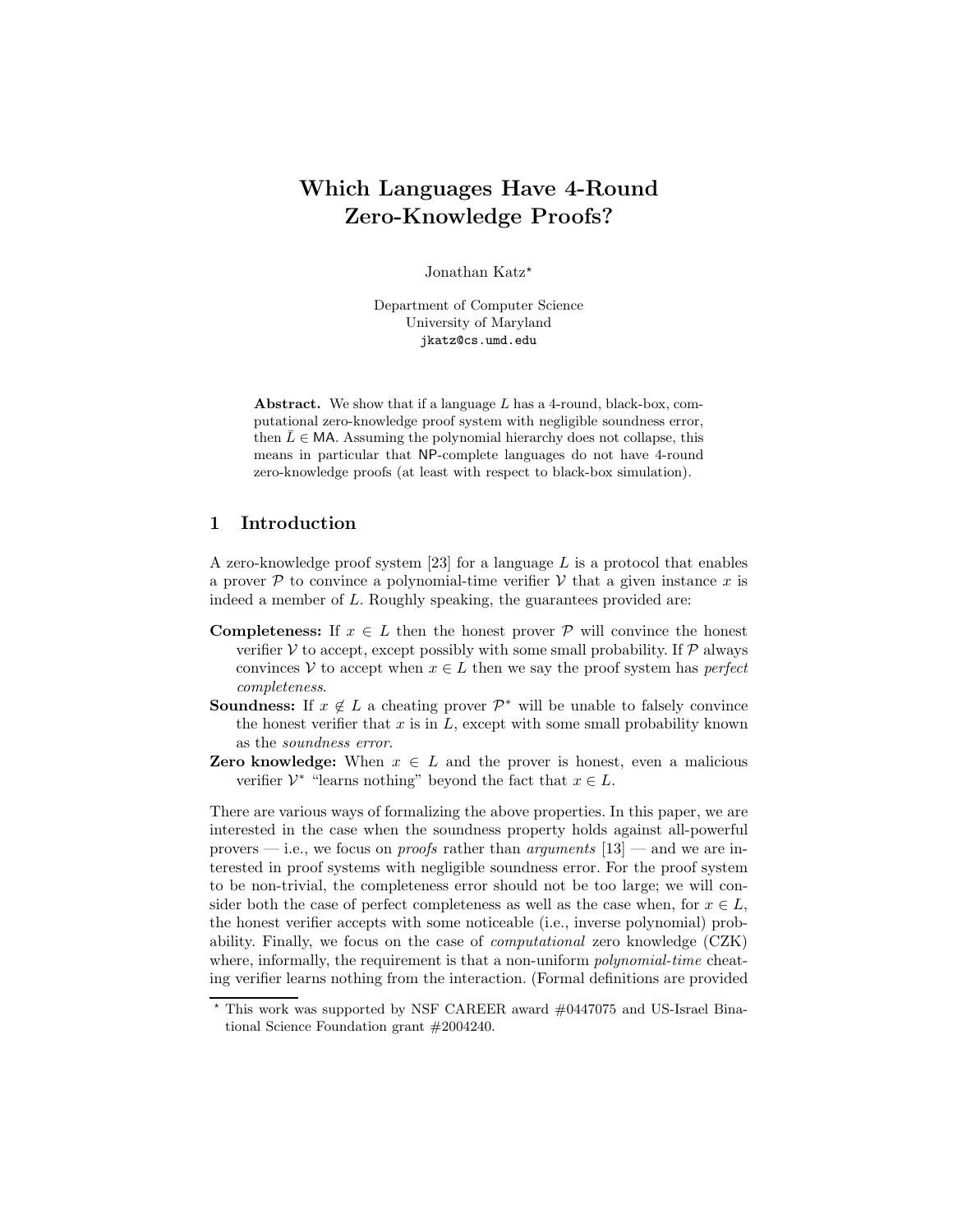in Section 2.) We let CZK denote the class of languages that admit a computational zero-knowledge proof system.

In this paper we study the round complexity of CZK proof systems, where a round consists of a message sent from one party to the other and we assume that the prover and the verifier speak in alternating rounds. We briefly survey what is known in this regard:

Unconditional constructions. The only languages currently known to be in CZK unconditionally are those that admit statistical zero-knowledge (SZK) proofs [23] where, informally, even an all-powerful cheating verifier learns nothing from its interaction with the prover; we denote the class of languages admitting statistical zero-knowledge proofs by  $SZK$ . While it is not known<sup>1</sup> whether all languages in SZK have constant-round statistical zero-knowledge proof systems, such proof systems are known for specific languages. In particular, graph nonisomorphism [21] (cf. [21, Remark 12]) as well as languages related to various number-theoretic problems [23, 30, 34, 15, 31, 14] have 4-round SZK proof systems, and graph isomorphism [7] has a 5-round SZK proof system.

Constructions based on one-way functions/permutations. Assuming the existence of one-way functions, every language in NP has an  $\omega(1)$ -round CZK proof system where the honest prover runs in polynomial time given an NPwitness for the statement being proved [21]. (Actually, this result holds for MA as well.<sup>2</sup>) If no computational restrictions are placed on the honest prover, then any language in AM has an  $\omega(1)$ -round CZK proof system under the same assumption, and any language in  $IP = PSPACE$  has a CZK proof system with polynomially-many rounds [29, 10].

Assuming the existence of one-way permutations, Feige and Shamir [17] show a 4-round computational zero-knowledge argument for any language in NP. Their techniques yield a 5-round CZK argument based on one-way functions, and this was later improved to 4 rounds by Bellare et al. [6].

Constructions based on stronger assumptions. Assuming the existence of a two-round statistically-hiding commitment scheme, there exists a 5-round CZK proof system for any language in NP [19] (or even AM if the honest prover can be unbounded. (More generally, given a constant-round statistically-hiding commitment scheme, there exists a constant-round CZK proof system for any language in AM.( Two-round statistically-hiding commitment schemes, in turn, can be constructed based on a variety of number-theoretic assumptions [12, 13, 24] or the existence of collision-resistant hash functions [16, 28].

Although statistically-hiding commitment schemes can be constructed from any one-way function [27], constructions of constant-round statistically-hiding commitment schemes from one-way functions are unlikely to exist [26].

 $1$  The constant-round proofs in [8], based on specific number-theoretic assumptions, consider a weaker variant of SZK where the verifier is assumed to run in polynomial time during its interaction with the prover. See also [35].

<sup>2</sup> The class MA is defined in Section 2. AM denotes the class of languages having constant-round Arthur-Merlin proofs.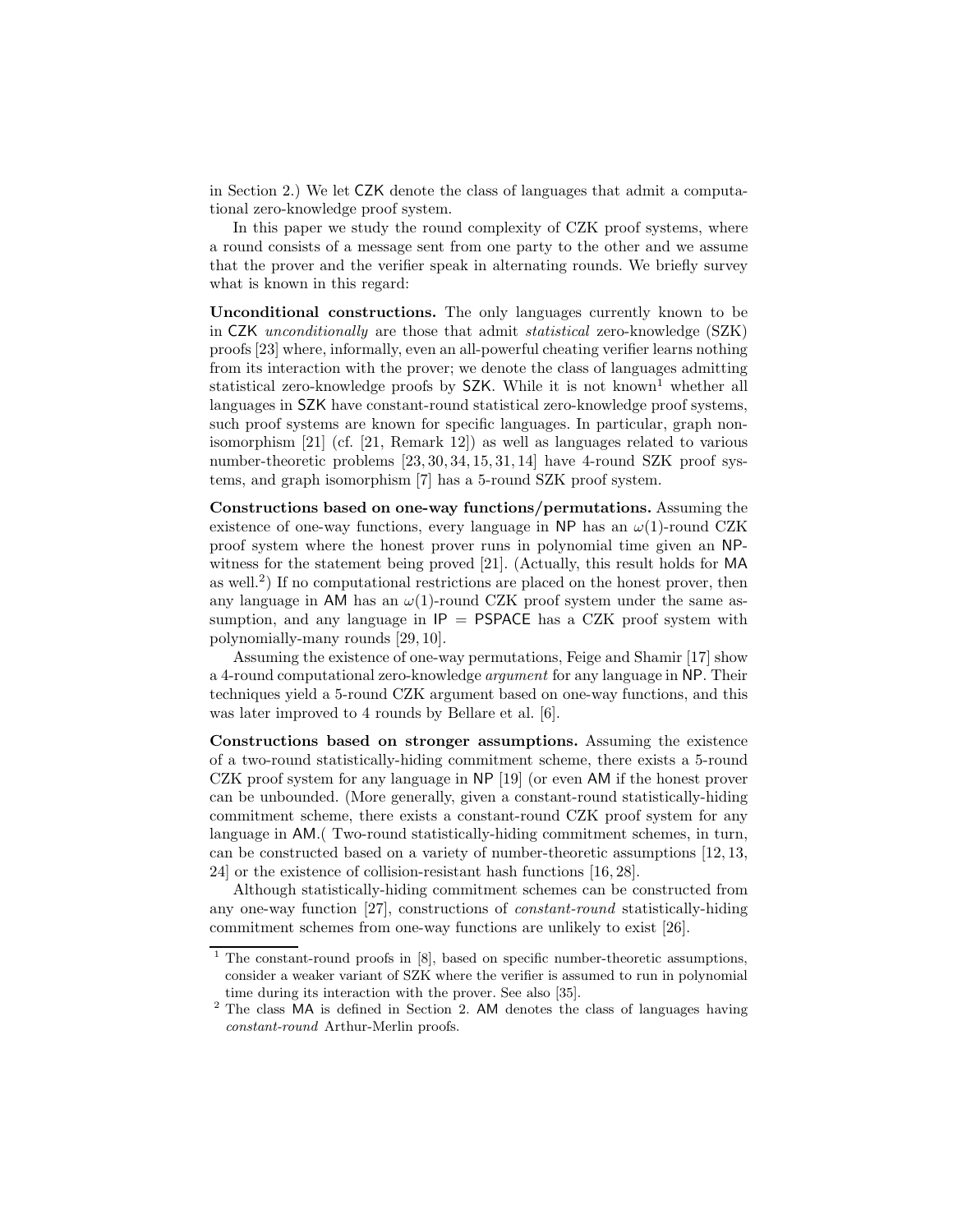Lower bounds. Goldreich and Oren [22] show that 2-round CZK proofs exist only for languages in BPP. (Their result applies to auxiliary-input zero knowledge proofs, the type we will be concerned with here as well.) Extending this result, Goldreich and Krawczyk [20] show that 3-round black-box CZK proofs exist only for languages in BPP. (A definition of black-box CZK is given in Section 2.) Both these results hold for arguments as well as proofs.

Pass [33] gives evidence of the difficulty of showing a black-box construction of a constant-round CZK proof for NP based on any one-way function (even if non black-box simulation is allowed). We refer to his paper for a precise statement of this result.

#### 1.1 Our Result

We show that 4-round black-box CZK proofs, even with imperfect completeness, exist only for languages whose complement is in MA. This result is unconditional, and holds independent of any cryptographic assumptions one might make. Other than the fact that the bound holds only with respect to black-box simulation, this result is essentially the best one could hope for:

- Under widely-believed number-theoretic assumptions, there exist 5-round CZK proofs for all of NP [19]. Assuming the polynomial hierarchy does not collapse [11], our result indicates that the round complexity in this case is optimal.
- Our result applies only to proofs, but not arguments. Indeed, as noted earlier, there exist 4-round CZK arguments for all of NP under relatively weak assumptions [17, 6].
- There exist unconditional constructions of 4-round CZK proofs for languages believed to be outside of BPP, such as graph non-isomorphism [21].

We remark also that for the case of *uniform* zero-knowledge (i.e., protocols which are zero knowledge for uniform polynomial-time verifiers), a 4-round protocol for all of NP is possible [19] assuming the existence of 1-round statisticallyhiding commitment schemes (that are computationally binding for uniform adversaries).

Besides shedding further light on the finer structure of the class CZK, our result indicates that (black-box) 4-round CZK proofs for all of NP are impossible and so the round complexity of the Goldreich-Kahan protocol [19] is optimal. Our result also gives an "explanation" as to why the known SZK proof for graph isomorphism requires five rounds [7] even though graph non-isomorphism has a 4-round SZK proof [21].

Limitations of black-box impossibility results. We prove our result only for the case of black-box zero-knowledge protocols. The work of Barak [3], however, shows that black-box impossibility results and lower bounds need not carry over to the general case.<sup>3</sup> Nevertheless, black-box bounds are useful insofar as they

<sup>3</sup> Barak's work gives a constant-round, public-coin, CZK argument for all of NP, something that was ruled out with respect to black-box simulation by Goldreich and Krawczyk [20].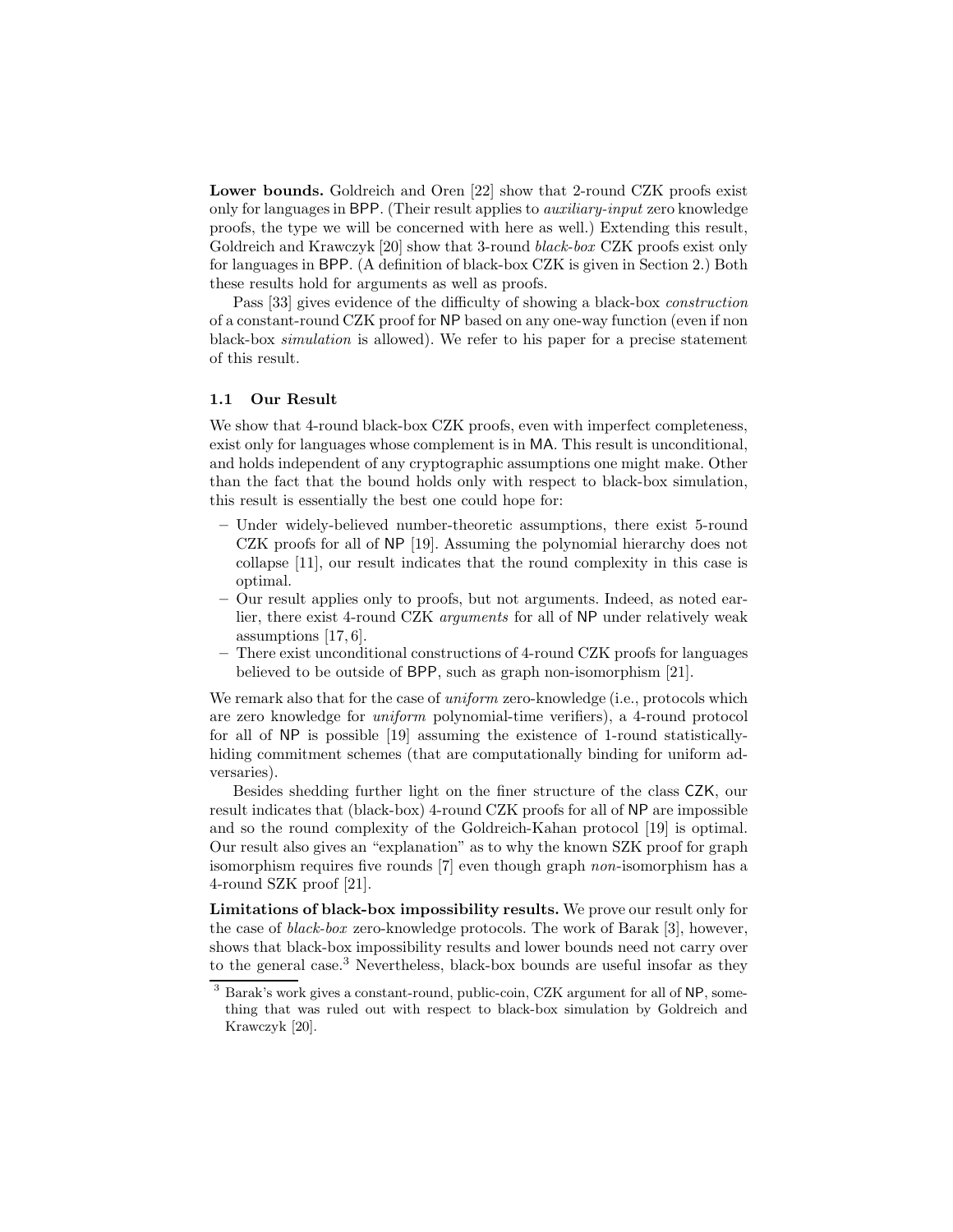rule out a particular approach for solving a problem. We remark further that many of the known (natural) zero-knowledge *proofs* are in fact black-box zero knowledge; in particular, the protocols of Barak [3] as well as those based on "knowledge of exponent" assumptions [25, 9] are zero-knowledge arguments. On the other hand, non black-box zero-knowledge proofs using four or fewer rounds are known to exist based on various non-standard assumptions [5, 32].

Our current ability to prove general (as opposed to black-box) lower bounds for zero-knowledge protocols is, unfortunately, relatively limited [22, 5].

High-level overview of our technique. Our lower bound for 4-round protocols is proved by extending the Goldreich-Krawczyk lower bound [20] for 3-round protocols. (We assume familiarity with their proof in what follows.) To prove their result, Goldreich and Krawczyk consider a cheating verifier  $\mathcal{V}^*$  who generates its message, in the second round of the protocol, using fresh random coins that are determined as a function of the prover's first message. On an intuitive level this means that rewinding is useless because every time  $V^*$  is rewound, and a different first message is sent by the simulator, it is as if the protocol execution is being started again from scratch.

We use the same basic idea, now applied to the verifier's message sent in the third round of the protocol. A problem is that the verifier's first-round message may "commit" the verifier, in a computational sense, to only one possible third-round message. (Roughly speaking, the verifier cannot be committed in an information-theoretic sense because then an all-powerful prover could guess the third-round message in advance based on the first-round message alone. This is one reason why our result applies only to proofs, and not arguments.) For this reason, we use some "all-powerful" entity to provide the verifier with collisions, i.e., multiple third-round messages consistent with the same first-round message. This idea was directly inspired by the recent work of Haitner et al. [26], who use such collisions to prove lower bounds on the round complexity of blackbox constructions of interactive protocols in other settings. In their work, an oracle provides collisions. Here, we do not have an oracle; instead, we have an all-powerful prover that provides collisions as part of an interactive MA-proof for some language. See Section 3 for further intuition, as well as the details of the proof.

#### 1.2 Outline of the Paper

Standard definitions, as well as some terminology specific to this paper, are provided in Section 2. In Section 3 we prove our result for the case of CZK proof systems with perfect completeness. Technical modifications necessary to deal with the case of imperfect completeness are deferred to Section 4. We conclude with some open questions in Section 5.

## 2 Definitions

Given interactive algorithms  $P$  and  $V$ , we let  $\langle P(x), V(y) \rangle$  denote the interaction of P, holding input x, with V, holding input y. We let  $\langle \mathcal{P}(x), \mathcal{V}(y) \rangle = 1$  denote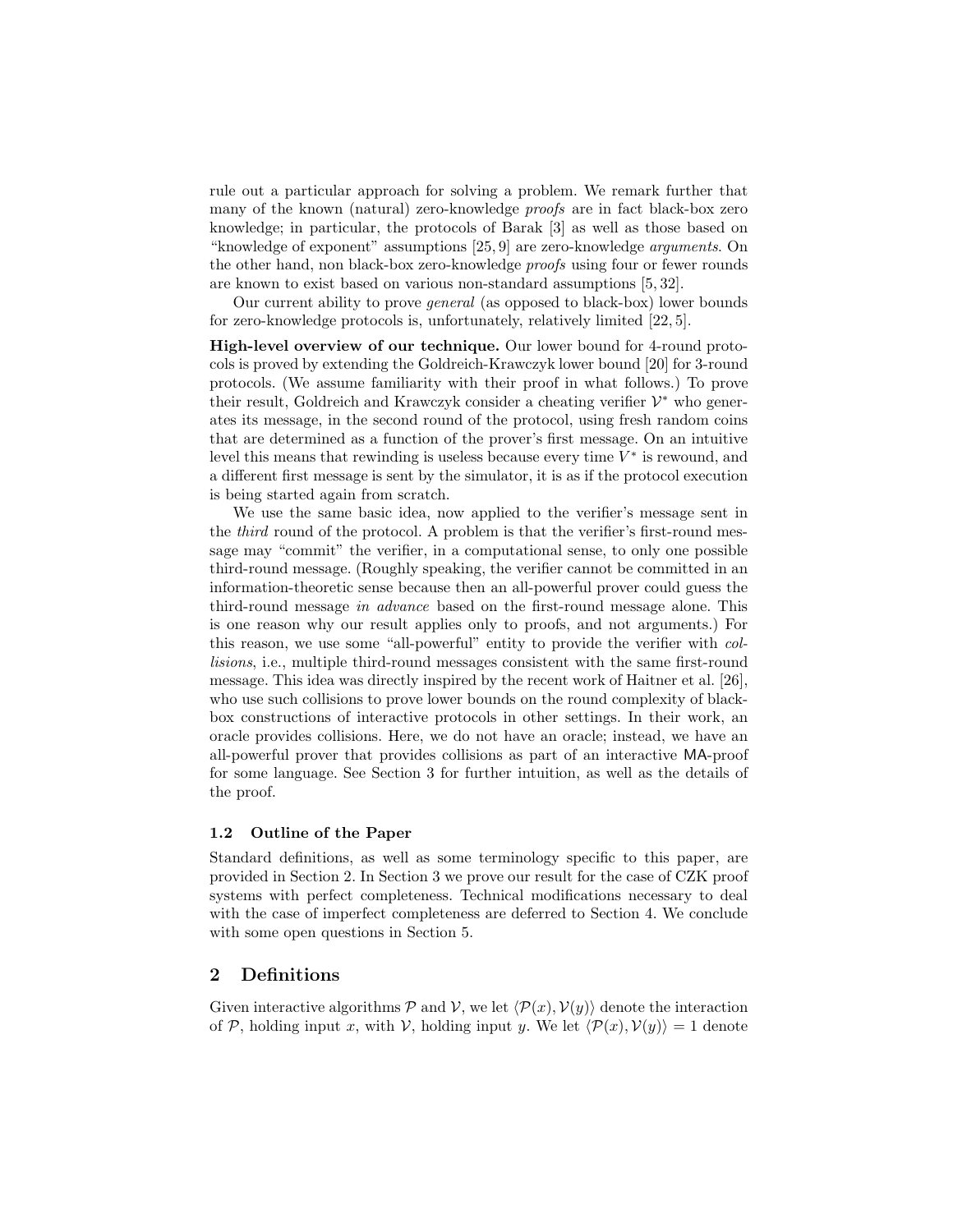the event that  $V$  outputs 1 in the indicated interaction, where an output of "1" is interpreted as "accept" and an output of "0" is interpreted as "reject". We now give the standard definition of an interactive proof system [23] for a language L.

**Definition 1.** Interactive algorithms  $P, V$  form an interactive proof system for a language  $L$  if  $V$  runs in probabilistic polynomial time and there exist non-negative functions c, s such that:

- For all  $x \in L$ , it holds that  $Pr[langle\mathcal{P}(x), \mathcal{V}(x)\rangle = 1] ≥ c(|x|)$ . (Note that we do not require  $P$  to run in polynomial time.)
- $-$  For all  $x \notin L$  and any  $\mathcal{P}^*$  we have  $\Pr[\langle \mathcal{P}^*, \mathcal{V}(x) \rangle = 1] \leq s(|x|)$ .
- There exists a polynomial p such that  $c(|x|) \geq s(|x|) + 1/p(|x|)$ .

We call c the acceptance probability, and s the soundness error. If  $c(|x|) = 1$  for all  $x$ , we say the proof system has perfect completeness. If  $s$  is negligible, we say the proof system has negligible soundness error.  $\diamondsuit$ 

We will only consider zero-knowledge proof systems having negligible soundness error.

A round of an interactive proof system consists of a message sent from one party to the other, and we assume that the prover and the verifier speak in alternating rounds. Following [2], we let MA denote the class of languages having a 1-round proof system and in this case refer to the prover as Merlin and the verifier as *Arthur*; that is:

**Definition 2.**  $L \in \mathsf{MA}$  if there exists a probabilistic polynomial-time verifier  $\mathcal{V}$ . a non-negative function s, and a polynomial p such that the following hold for all sufficiently-long x:

 $-If$   $x \in L$  then there exists a string w (that can be sent by Merlin) such that

$$
Pr[\mathcal{V}(x, w) = 1] \ge s(|x|) + 1/p(|x|).
$$

 $-$  If  $x \notin L$  then for all w (sent by a cheating Merlin) it holds that

$$
\Pr[\mathcal{V}(x, w) = 1] \le s(|x|).
$$

In fact, it is known that an equivalent definition is obtained even if we require perfect completeness and negligible soundness error.

#### 2.1 Zero Knowledge Proof Systems

A distribution ensemble  $\{X(a)\}_{a\in\{0,1\}^*}$  is an infinite sequence of probability distributions, where a distribution  $X(a)$  is associated with each value of a. Two distribution ensembles  $X$  and  $Y$  are *computationally indistinguishable* if for all polynomial-time algorithms  $D$ , there exists a negligible function  $\mu$  such that for every a we have

$$
\bigl|\Pr[D(X(a),a)=1]-\Pr[D(Y(a),a)=1]\bigr|\leq\mu(|a|).
$$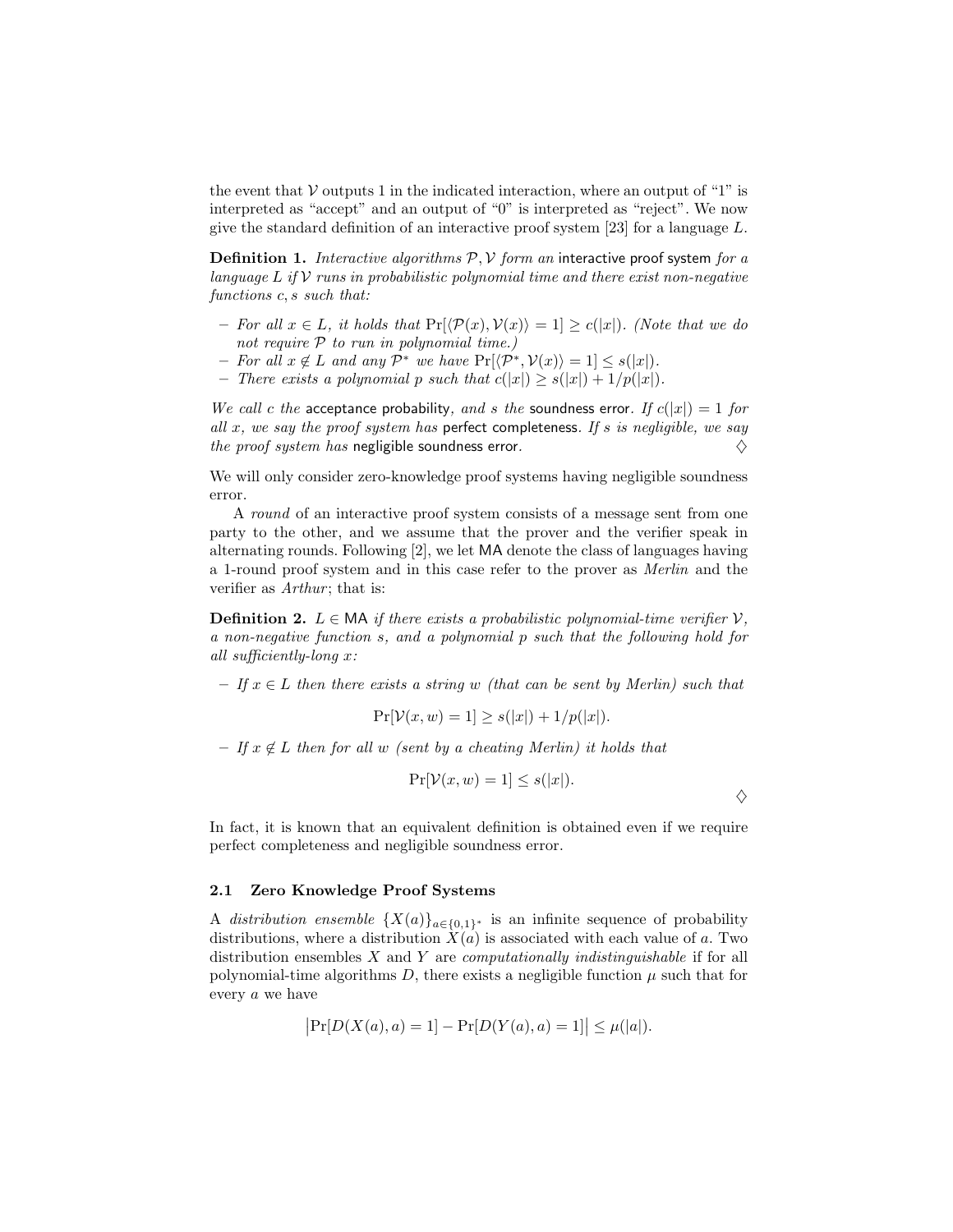(We do not need to consider non-uniform distinguishers here since non-uniformity can be incorporated via the auxiliary input that we will provide to the cheating verifier, below.)

Given interactive algorithms  $P, V^*$ , we let trans $v^* \langle P(x), V^*(y) \rangle$  denote the transcript of the indicated interaction; for convenience, this includes both messages of the prover as well as those of the verifier. (We remark that we do not need to consider the entire *view* of  $\mathcal{V}^*$  since we will restrict to deterministic verifiers, as justified below, and the input y of  $\mathcal{V}^*$  will be provided to the distinguisher as per our definition of computational indistinguishability, above.) We now review the standard definitions for computational zero-knowledge proofs.

**Definition 3.** An interactive proof system  $P, V$  for a language L is said to be a computational zero-knowledge proof system if for any probabilistic polynomialtime algorithm  $V^*$ , there exists an expected polynomial-time simulator  $S$  such that the following distribution ensembles are computationally indistinguishable:

$$
{\{trans_{\mathcal{V}^*}\langle \mathcal{P}(x), \mathcal{V}^*(x,z) \rangle\}_{x \in L, z \in \{0,1\}^*}} \quad and \quad {\{\mathcal{S}(x,z)\}_{x \in L, z \in \{0,1\}^*}}.
$$

 $\diamondsuit$ 

The above definition incorporates an auxiliary input z provided to  $\mathcal{V}^*$ , and we may therefore restrict our consideration to verifiers  $\mathcal{V}^*$  that are deterministic. Note also that we allow simulation in expected polynomial time; this makes our results stronger. (Also, constant-round, black-box CZK proofs with strict polynomial-time simulation are already ruled out by Barak and Lindell [4].)

A computational zero-knowledge proof system  $(\mathcal{P}, \mathcal{V})$  is black-box zero knowledge if there exists a "universal" simulator that takes oracle access to the cheating verifier  $\mathcal{V}^*$ . That is:

**Definition 4.** A computational zero-knowledge proof system  $\mathcal{P}, \mathcal{V}$  is black-box zero-knowledge if there exists an expected polynomial-time oracle machine Sim (the black-box simulator) such that for any probabilistic polynomial-time algo $rithm V<sup>*</sup>$  the following distribution ensembles are computationally indistinguishable:

$$
\left\{\operatorname{trans}_{\mathcal{V}^*}\langle\mathcal{P}(x),\mathcal{V}^*(x,z)\rangle\right\}_{x\in L, z\in\{0,1\}^*} \quad \text{and} \quad \left\{\operatorname{Sim}^{\mathcal{V}^*(x,z)}(x)\right\}_{x\in L, z\in\{0,1\}^*}.
$$

We denote by  $^{bb}CZK(r)$  the class of languages that have r-round, black-box, computational zero-knowledge proof systems with negligible soundness error.

Terminology and simplifying assumptions. We will be concerned with 4 round CZK proof systems, where (without loss of generality) the verifier sends the first message and the prover sends the final message. We use  $\alpha, \beta, \gamma, \delta$  to denote the first, second, third, and fourth messages, respectively. We let  $\mathcal{P}_x$ (resp.,  $V_x$ ) denote the honest prover (resp., honest verifier) algorithm when the common input is  $x$ .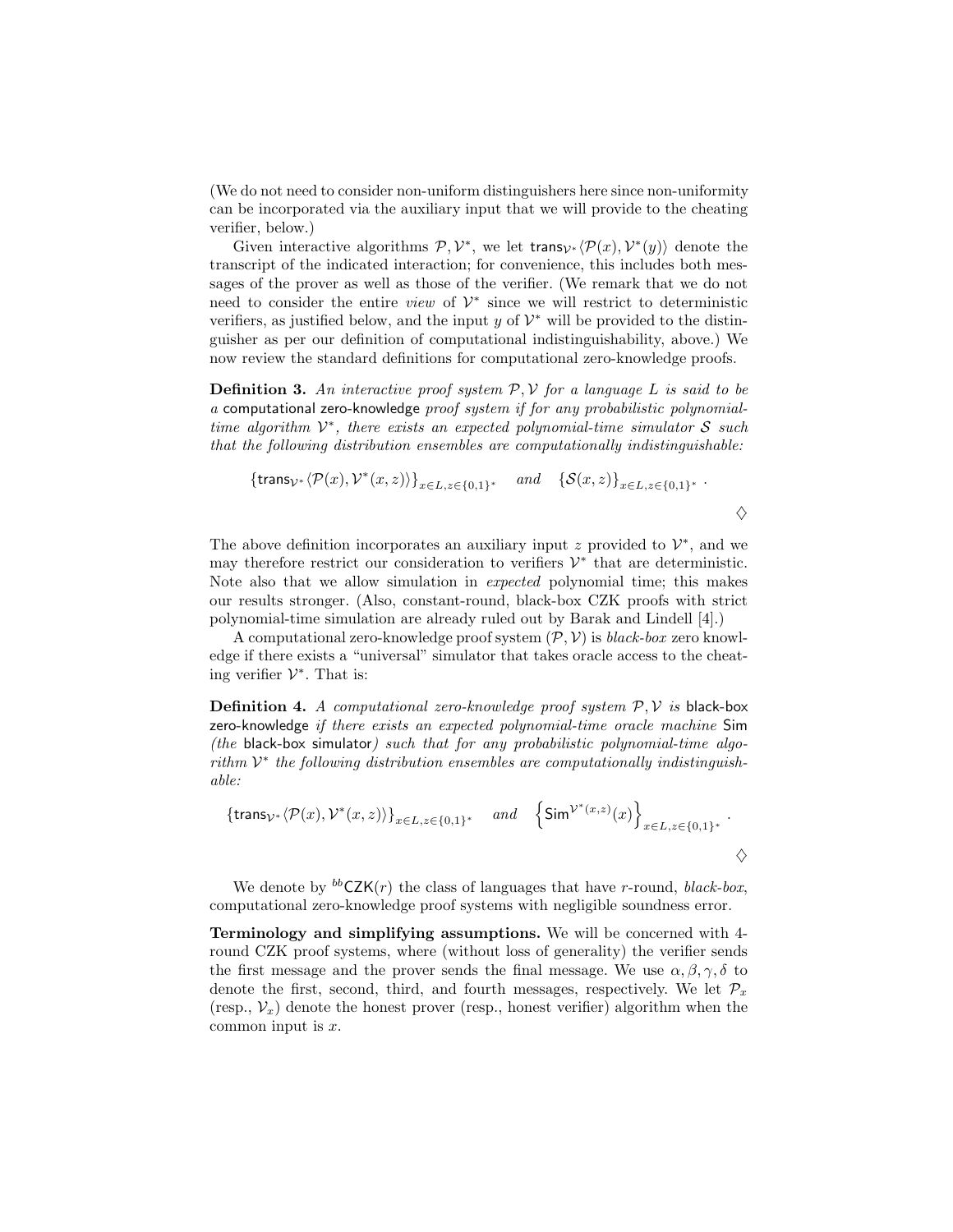We let  $\alpha = V_x(r)$  denote the first message sent by  $V_x$  when its random coins are fixed to r, and let  $\gamma = \mathcal{V}_x(\alpha, \beta; r)$  denote the third message sent by  $\mathcal{V}_x$  in this case. Finally,  $V_x(\alpha, \beta, \gamma, \delta; r)$  is a bit denoting whether the verifier accepts (i.e., outputs 1) or rejects. We say that  $(\alpha, \beta, \gamma, \delta, r)$  is an *accepting transcript* for a given x if  $\mathcal{V}_x(\alpha,\beta,\gamma,\delta;r) = 1$ . Note that we do not require the verifier's decision to depend on the actual transcript alone, but allow its decision to also possibly depend on its random coins.

Without loss of generality, we make a number of simplifying assumptions about the behavior of black-box simulator  $Sim$ . The first query of  $Sim$  to  $\mathcal{V}^*$  will simply be a "prompt" query to which  $\mathcal{V}^*$  responds with  $\alpha$ . Subsequent queries by Sim are all of the form  $(\alpha, \beta)$  (for some  $\beta$  of Sim's choice), to which  $\mathcal{V}^*$ will respond with some  $\gamma$ . (We can assume Sim makes no queries of the form  $(\alpha, \beta, \gamma, \delta)$  since  $\mathcal{V}^*$  can simply refuse to respond to such queries.) We assume Sim makes a given query only once. Finally, if the simulator outputs the transcript  $(\alpha', \beta, \gamma, \delta)$  we assume that  $\alpha' = \alpha$ , and that the simulator previously queried  $(\alpha, \beta)$  to  $\mathcal{V}^*$  and received response  $\gamma$ .

#### 3 CZK Proof Systems with Perfect Completeness

We now state our main result:

Theorem 1.  $^{bb}CZK(4) \subseteq \text{coMA}.$ 

In this section we prove this result in the easier case when the proof system in question has perfect completeness; we handle the case of imperfect completeness in the following section.

As intuition for the proof, consider first the case of a malicious verifier  $\hat{V}$  who acts in the following way: it sends an initial message  $\alpha$ , and then in response to the prover's second message  $\beta$  it chooses a random message  $\gamma$  consistent with  $\alpha$ . (For now, we do not worry about the fact that this does not necessarily represent a feasible polynomial-time strategy.) Formally, if we let  $R_{\alpha}$  denote the set of random coins consistent with  $\alpha$  (i.e.,  $r \in R_\alpha$  implies  $\mathcal{V}_x(r) = \alpha$ ), then in response to  $\beta$  the malicious verifier chooses a random  $r \in R_{\alpha}$  and computes  $\gamma = \mathcal{V}_x(\alpha, \beta; r)$ . Intuitively, it will be difficult to simulate an accepting transcript for such a verifier since each time the simulator "rewinds"  $\hat{V}$  it will be given a message  $\gamma$  consistent with a *different* set of random coins. In fact, we can prove that if  $x \notin L$  then the simulator will not be able to simulate an accepting transcript for such a verifier, since the ability to do so with nonnegligible probability could be translated into the ability to violate the soundness condition of the proof system with non-negligible probability. (A proof of this fact goes along similar lines as the proof in [20].)

On the other hand, consider the case when  $x \in L$ . From the perspective of the honest prover, the behavior of  $\hat{\mathcal{V}}$  is identical to that of the honest verifier, and so the honest prover's interaction with  $\mathcal V$  leads to an accepting transcript with probability 1. We would like to claim that the zero-knowledge condition implies that Sim simulates an accepting transcript for such a verifier with high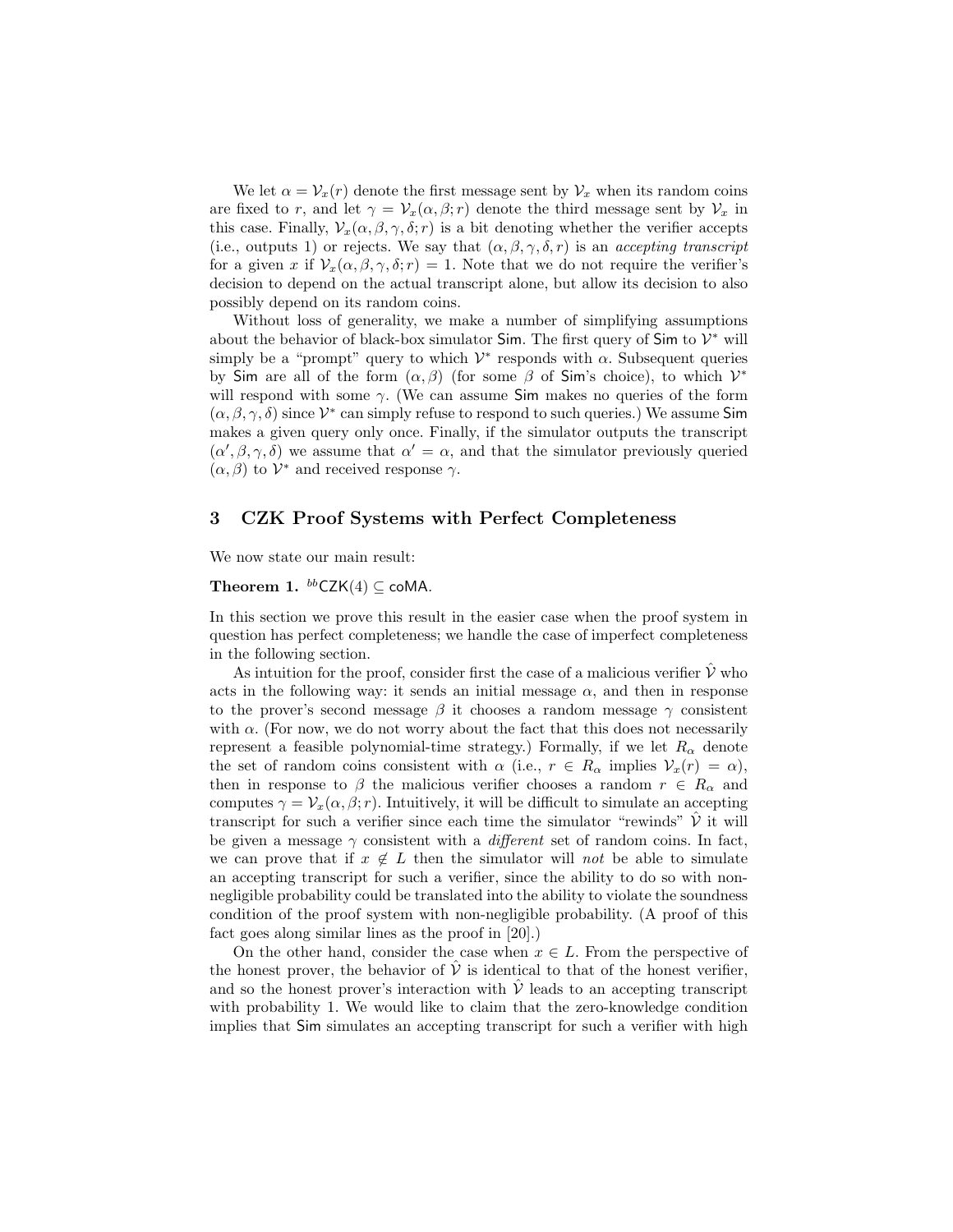probability. Unfortunately,  $\hat{V}$  as described above may not run in polynomial time, whereas simulation is only guaranteed for polynomial-time verifiers.

It is possible, however, to obtain a polynomial-time cheating verifier with the desired behavior by providing the verifier as auxiliary input a sequence of sufficiently-many coins  $r_1, \ldots, r_s$  that are all consistent with the same first message  $\alpha$ . Specifically, consider the verifier  $\mathcal{V}^*$  defined as follows: given auxiliary input  $r_1, \ldots, r_s$  (all consistent with the same first message  $\alpha$ ) and a poly-wise independent hash function h, send  $\alpha$  as the first message. In response to the prover's second message  $\beta$ , compute  $i = h(\beta)$  and use  $r_i$  to compute the next message  $\gamma = \mathcal{V}_x(\alpha, \beta; r_i)$ . Note that if  $r_1, \ldots, r_s$  are chosen at random (subject to the constraint that they are all mutually consistent) then the behavior of  $\mathcal{V}^*$ is identical to the behavior of  $\hat{V}$  as far as the honest prover is concerned. Since  $V^*$  runs in polynomial time, we are now able to argue that Sim simulates an accepting transcript for  $\mathcal{V}^*$  with high probability when  $x \in L$ . Furthermore, it is still possible to show (using a slightly more complicated argument) that, with overwhelming probability, Sim fails to simulate an accepting transcript for this verifier whenever  $x \notin L$ .

Based on the above, we obtain an MA proof system for  $\overline{L}$ : Merlin sends Arthur a sequence  $r_1, \ldots, r_s$  of random coins that are all consistent with the same first message  $\alpha$ , and Arthur simulates an execution of  $\mathsf{Sim}^{\mathcal{V}^*}(x)$ . If this does not result in an accepting transcript then Arthur accepts, while if it does lead to an accepting transcript then Arthur rejects.

We now formalize the above intuition and show how to handle various technicalities that arise. Fix  $L \in {}^{bb}C2K(4)$ . This means that, for this language, there exists a prover  $P$ , a verifier  $V$ , and a black-box simulator Sim satisfying Definitions 1–4 (except that, in this section, we are assuming perfect completeness). Assume without loss of generality that the second message of the protocol always has length  $m(\cdot)$ , and let  $\ell(\cdot)$  denote the number of random coins used by  $\mathcal V$ . Let  $T(\cdot)$  denote an upper-bound on the expected running time of Sim.

Consider the following MA proof system for the language  $\overline{L}$ , where Merlin (i.e., the prover) and Arthur (i.e., the verifier) share in advance an input  $x$  of length  $n$ :

**Notation:** Let  $\ell = \ell(n)$ ,  $m = m(n)$ , and  $T = T(n)$ . Set  $s = 50 \cdot T^2$ ; note that s is polynomial in  $n$ .

**Merlin's message:** Merlin sends a sequence of s coins  $r_1, \ldots, r_s \in \{0,1\}^{\ell}$ . (For the honest Merlin, these are all consistent with the same first message  $\alpha$ .)

Arthur's actions: Arthur proceeds as follows:

- 1. Set  $\alpha = \mathcal{V}_x(r_1)$ . Check that  $\alpha = \mathcal{V}_x(r_i)$  for all  $1 \leq i \leq s$ , i.e., that all the random coins are consistent with the same first message  $\alpha$ . If not, reject; otherwise, go to the next step.
- 2. Choose a random 5T-wise independent hash function  $h: \{0,1\}^m \to \{1,\ldots,s\}.$ Construct the following deterministic verifier  $\mathcal{V}^*$ :
	- (a) Send first message  $\alpha$  to the prover.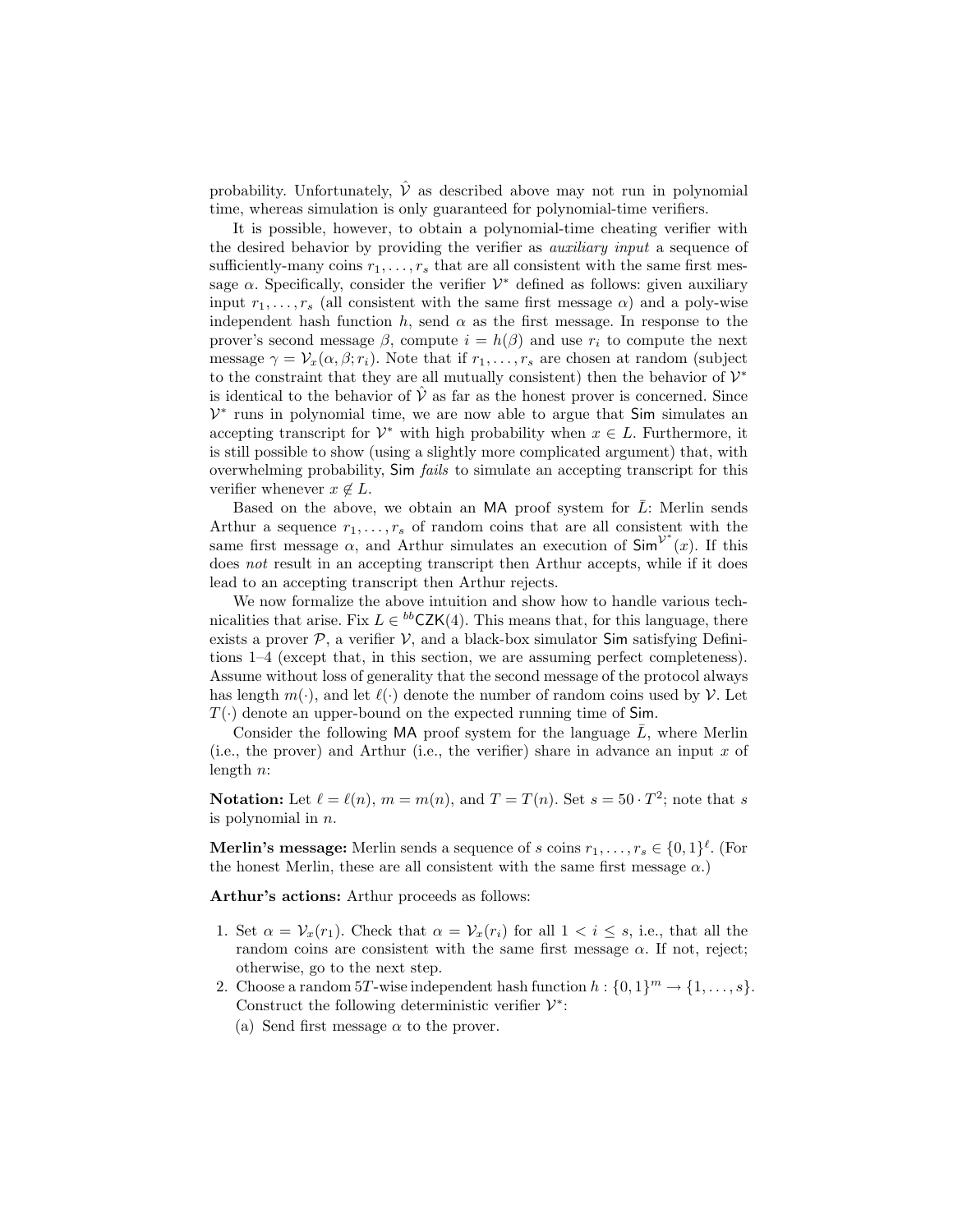- (b) Upon receiving message  $\beta$  from the prover, compute  $i = h(\beta)$  and send the message  $\gamma = \mathcal{V}_x(\alpha, \beta; r_i)$  to the prover.
- 3. Run  $\textsf{Sim}^{\mathcal{V}^*}(x)$  for at most 5T steps using uniformly-chosen random coins for Sim. If Sim does not output an accepting transcript within this time bound, output "accept". Otherwise, output "reject". (Formally, output "reject" iff Sim outputs  $(\alpha, \beta, \gamma, \delta)$ , within the allotted time bound, such that  $\mathcal{V}_x(\alpha,\beta,\gamma,\delta;r_{h(\beta)})=1.$

The following claims show that the above is a valid MA-protocol for  $\overline{L}$ , thus proving Theorem 1 for the case of protocols having perfect completeness.

**Claim 1.** For any  $x \notin \overline{L}$  sufficiently long and for any message  $r_1, \ldots, r_s$  sent by Merlin, the probability that Arthur accepts is at most 2/5.

*Proof.* Fix some  $r_1, \ldots, r_s$  sent by Merlin. Assume  $\mathcal{V}_x(r_i) = \mathcal{V}_x(r_i)$  for all  $1 \leq$  $i, j \leq s$  since, if not, Arthur rejects immediately. When  $x \notin \overline{L}$  we have  $x \in L$ and, by perfect completeness, the interaction of the honest prover  $\mathcal{P}_x$  with  $\mathcal{V}^*$ would result in an accepting transcript with probability 1. (To see this, note that an execution of  $\mathcal{V}^*$  is equivalent to an execution of the honest verifier  $\mathcal{V}_x$ using random coins  $r_{h(\beta)}$ .) The zero-knowledge condition thus implies that, for x sufficiently long,  $\textsf{Sim}^{\mathcal{V}^*}(x)$  outputs an accepting conversation with probability at least 4/5. It follows that even the truncated version of Sim, where its execution is halted after 5T steps, outputs an accepting conversation with probability at least 3/5. Arthur thus accepts with probability at most 2/5, as claimed.

**Claim 2.** For any  $x \in \overline{L}$  sufficiently long, there exists a message  $r_1, \ldots, r_s$  such that Arthur will accept with probability at least 1/2.

*Proof.* Fix  $x \in L$ . We show a randomized strategy that allows Merlin to convince Arthur with probability at least 1/2; this implies the claim.

Merlin proceeds as follows: choose random  $r_1 \in \{0,1\}^{\ell}$  and compute  $\alpha =$  $\mathcal{V}_x(r_1)$ . Define  $R_\alpha \stackrel{\text{def}}{=} \{r \mid \mathcal{V}_x(r) = \alpha\};$  i.e.,  $R_\alpha$  is the set of coins for the honest verifier consistent with the first message  $\alpha$ . Then choose  $r_2, \ldots, r_s$  uniformly from  $R_{\alpha}$ . (These need not be distinct.) Send  $r_1, \ldots, r_s$  to Arthur. Let  $p^*$  denote the probability that Arthur rejects. Note that this is exactly the probability that  $\sin^{v*}(x)$  outputs an accepting transcript within the allotted time bound.

We upper-bound  $p^*$  by considering a slightly different experiment involving an all-powerful cheating prover  $\mathcal{P}^*$  attempting to falsely convince the honest verifier  $\mathcal{V}_x$  that  $x \in L$ . The strategy of  $\mathcal{P}^*$  is defined as follows:

- 1. Receive message  $\alpha$  from the verifier. Let  $R_{\alpha} \stackrel{\text{def}}{=} \{r \mid \mathcal{V}_x(r) = \alpha\}.$
- 2. Run Sim using uniformly-chosen random coins, for at most  $5T$  steps. Sim expects to be given oracle access to a (cheating) verifier, and  $\mathcal{P}^*$  simulates the actions of such a verifier as follows:
	- (a) Choose a random index  $q \leftarrow \{1, \ldots, 5T\}.$
	- (b) Send  $\alpha$  as the verifier's first message.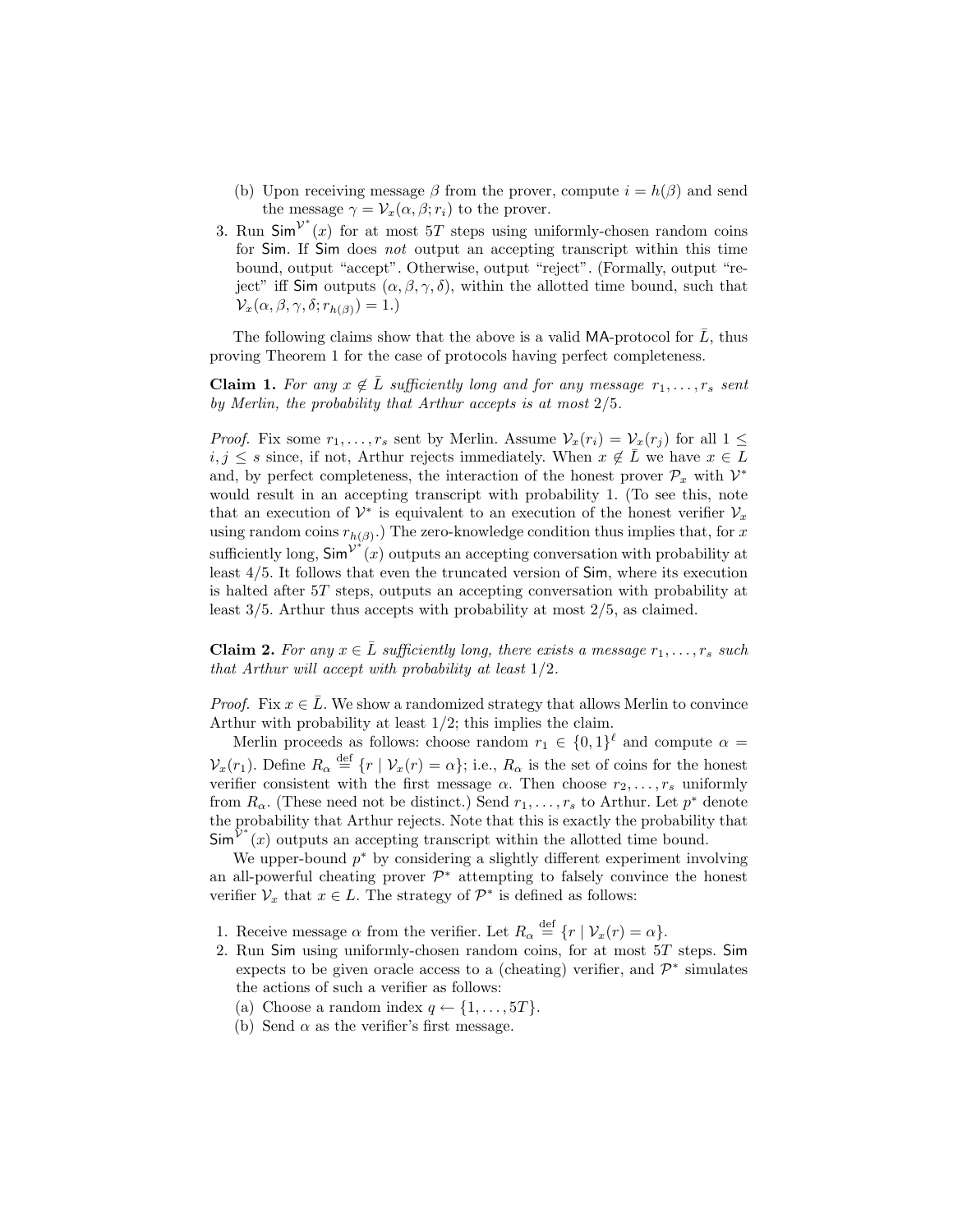- (c) In response to the i<sup>th</sup> simulator message  $(\alpha, \beta_i)$  for  $i \neq q$ , choose a random  $r_i \leftarrow R_\alpha$ , compute  $\gamma_i = \mathcal{V}_x(\alpha, \beta_i; r_i)$ , and give  $\gamma_i$  to Sim. (Recall we assume that Sim never makes the same query twice.)
- (d) In response to the  $q^{\text{th}}$  simulator message  $(\alpha, \beta_q)$ , send  $\beta_q$  to the (external) honest verifier, and receive in return a message  $\gamma_q$ . Give  $\gamma_q$  to Sim.
- 3. If Sim outputs a conversation  $(\alpha, \beta, \gamma, \delta)$  with  $\beta = \beta_q$  within the allotted time bound, then send  $\delta$  to the (external) honest verifier.

In the above experiment, each "query"  $\beta_i$  of Sim is answered by using a random element  $r_i \leftarrow R_\alpha$  to compute the response  $\gamma_i = \mathcal{V}_x(\alpha, \beta_i; r_i)$ . This is immediate for  $i \neq q$ , but is true also for  $i = q$  since, from the perspective of  $\mathcal{P}^*$  and Sim, the coins being used by the external, honest verifier are uniformlydistributed in  $R_{\alpha}$ . Let  $\hat{p}$  denote the probability that Sim outputs an accepting transcript in this case, within the allotted time bound. Since Sim makes at most  $5T$  queries to its oracle in the above experiment,  $\mathcal{P}^*$  convinces the honest verifier to accept with probability  $\hat{p}/5T$ . Since the proof system has negligible soundness error we have that, for x sufficiently long,  $\hat{p} \leq 1/4$ .

We return now to consideration of  $p^*$ . When Arthur runs  $\mathsf{Sim}^{\mathcal{V}^*}(x)$ , he does so by first choosing a random h and then answering the simulator's  $i<sup>th</sup>$  query  $(\alpha, \beta_i)$  by using  $r_{h(\beta_i)}$  to compute the response  $\gamma_i = \mathcal{V}_x(\alpha, \beta_i; r_{h(\beta_i)})$ . Since Merlin chooses each of the  $r_i$  uniformly from  $R_\alpha$ , these responses are distributed identically to the above experiment unless there is a collision in  $h$ ; that is, unless there exist some  $\beta_i \neq \beta_j$  with  $h(\beta_i) = h(\beta_j)$ . Because h is chosen in a 5T-wise independent fashion and Sim is restricted to making only 5T queries, a standard birthday bound shows that the probability of such a collision is at most  $(5T)^2/2s = 1/4$ . Conditioned on a collision not occurring, the probability that  $\text{Sim}^{\mathcal{V}^*}(x)$  outputs an accepting conversation is exactly  $\widetilde{p} \leq 1/4$ . We conclude that  $p^* \leq 1/4 + 1/4 = 1/2$ , and so Arthur rejects with probability at most  $1/2$ (and accepts with probability at least 1/2).

# 4 Handling Imperfect Completeness

In the previous section we assumed perfect completeness, and in fact this is essential for the MA proof system given there. To see the problem, assume  $P, V$ is such that the honest verifier immediately rejects whenever its random coins are all 0. Then a cheating Merlin can send  $r_1 = \cdots = r_s = 0^{\ell}$  and this will cause Arthur to accept with probability 1 even when  $x \notin \overline{L}$ .

In the modified proof system, we have Arthur "verify" that Merlin sends "representative" random coins  $r_1, \ldots, r_s$  by checking that  $\mathsf{Sim}^{\mathcal{V}_x(r_i)}(x)$ , for a random element  $r_i$  in the set sent by Merlin, outputs an accepting transcript with "high" probability. Then Arthur checks whether  $\lim^{y^*(x;r_1,...,r_s,h)}(x)$  fails to output an accepting transcript, as in the previous section. Unfortunately, this may make the honest Merlin's job harder when  $x \in \overline{L}$  since in this case  $\textsf{Sim}^{\mathcal{V}_x(r_i)}(x)$  might (legitimately) never output an accepting transcript. But Arthur can easily check for this by running  $\textsf{Sim}^{\mathcal{V}_x(r)}(x)$  using random coins r that it chooses itself.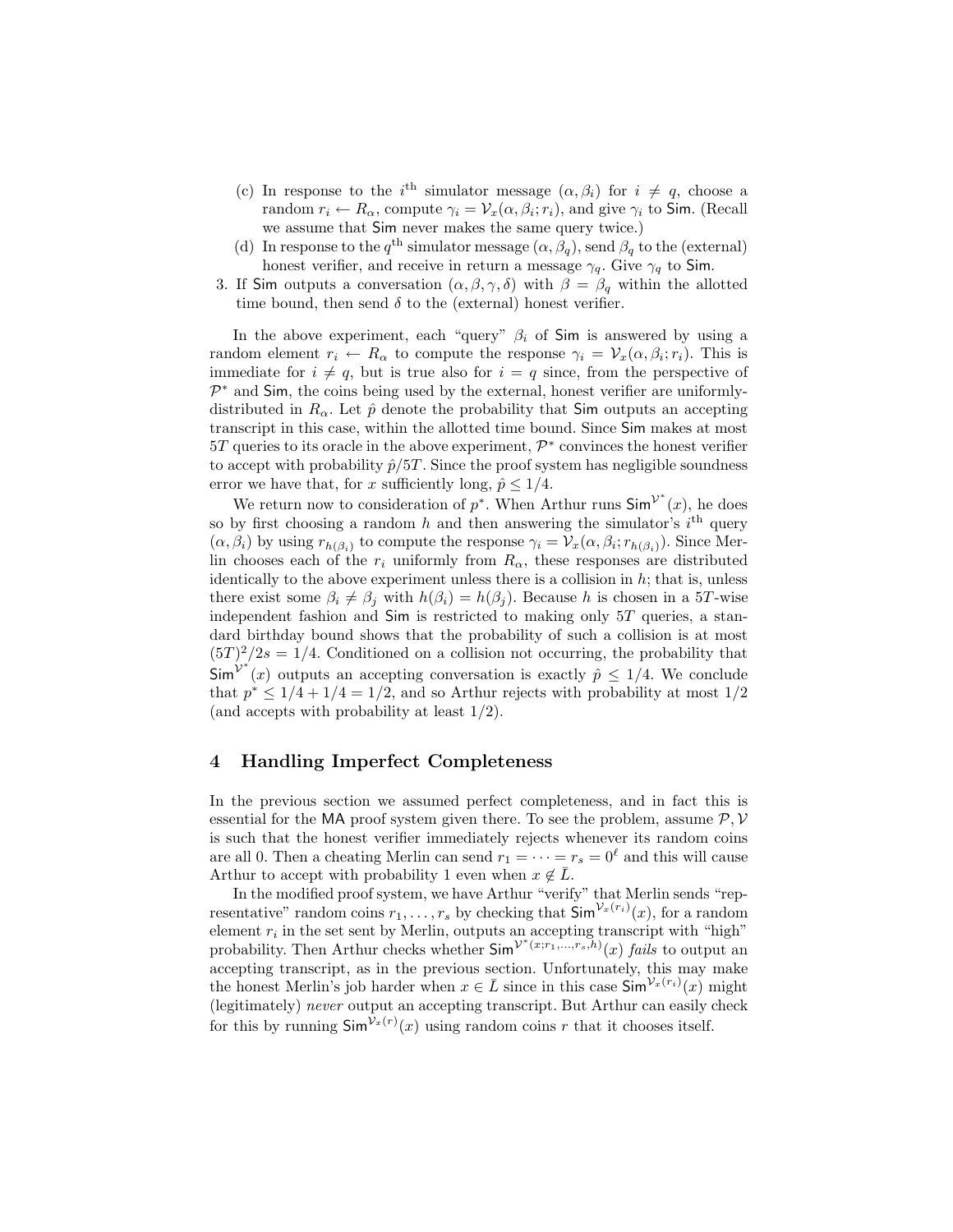We remark that if we were content to show inclusion in AM (rather than MA), the proof could be simplified somewhat.

Before presenting the modified proof system, we introduce some notation. For a given randomized experiment Expt that can be run in polynomial time, we let estimate<sub> $\varepsilon$ </sub>(Pr<sub>r</sub>[Expt]) denote a procedure that outputs an estimate to the given probability (taken over randomness r) to within an additive factor of  $\varepsilon$ , except with probability at most  $\varepsilon$ . That is:

$$
\Pr\big[\left|\mathsf{estimate}_{\varepsilon}(\Pr_r[\mathsf{Expt}=1])-\Pr_r[\mathsf{Expt}=1]\right|\geq \varepsilon\big]\leq \varepsilon.
$$

This can be done in the standard way using  $\Theta(\varepsilon^{-2} \log \frac{1}{\varepsilon})$  independent executions of Expt. The important thing to note is that when  $\varepsilon$  is noticeable, this estimation can be done in polynomial time. In the experiments we will be considering, some variables will be fixed as part of the experiment and others will be chosen at random; we will always subscript those variables being chosen at random (as done above with the subscripted  $r$ ).

Below, we let  $\mathcal{V}^*$  denote the same malicious verifier as in the previous section. Specifically, on input x and auxiliary input  $z = r_1, \ldots, r_s, h$ , where each  $r_i$ represents coins for the honest verifier and h is a hash function,  $\mathcal{V}^*$  acts as follows:

- 1. Send first message  $\alpha = \mathcal{V}_x(r_1)$  to the prover.
- 2. Upon receiving message  $\beta$  from the prover, compute  $i = h(\beta)$  and send the message  $\gamma = \mathcal{V}_x(\alpha, \beta; r_i)$  to the prover.
- 3. Receive final message  $\delta$  from the prover.

We say an interaction of  $\mathcal{P}_x$  with  $\mathcal{V}^*(x, z)$  results in an accepting transcript if  $(\alpha, \beta, \gamma, \delta, r_i)$  is an accepting transcript.

Let  $L \in {}^{bb}C2K(4)$ , and assume L has a 4-round CZK proof system  $P, V$ with acceptance probability  $c(\cdot)$  where c is noticeable (i.e.,  $c = \Omega(1/p)$  for some polynomial p). Let  $\ell, m$ , and T be as in the previous section. Once again, Merlin and Arthur share in advance an input  $x$  of length  $n$ . The MA proof system for the language  $L$  follows:

**Notation:** Let  $c = c(n)$ ,  $\ell = \ell(n)$ ,  $m = m(n)$ , and  $T = T(n)$ . Assume *n* is large enough so that  $c > 0$ . Set  $\varepsilon = c/20$ , and  $s = 4T^2\varepsilon^{-3}$ . (Note that  $\varepsilon$  is noticeable, and s is polynomial.) Let  $\widetilde{\mathsf{Sim}}$  denote an execution of  $\mathsf{Sim}$  for at most  $2T/\varepsilon$  steps.

**Merlin's message:** Merlin sends a sequence of s coins  $r_1, \ldots, r_s \in \{0, 1\}^{\ell}$ .

Arthur's actions: Arthur proceeds as follows:

1. Compute

$$
p_1 = \text{estimate}_{\varepsilon} \left( \text{Pr}_{r',r} \left[ \widetilde{\text{Sim}}^{\mathcal{V}_x(r')}(x;r) \text{ outputs an accepting transcript} \right] \right).
$$

If  $p_1 < c - 2\varepsilon$  then accept; otherwise, continue to the next step.

2. Set  $\alpha = \mathcal{V}_x(r_1)$ . Check that  $\alpha = \mathcal{V}_x(r_i)$  for all  $1 \leq i \leq s$ . If not, reject; otherwise, continue to the next step.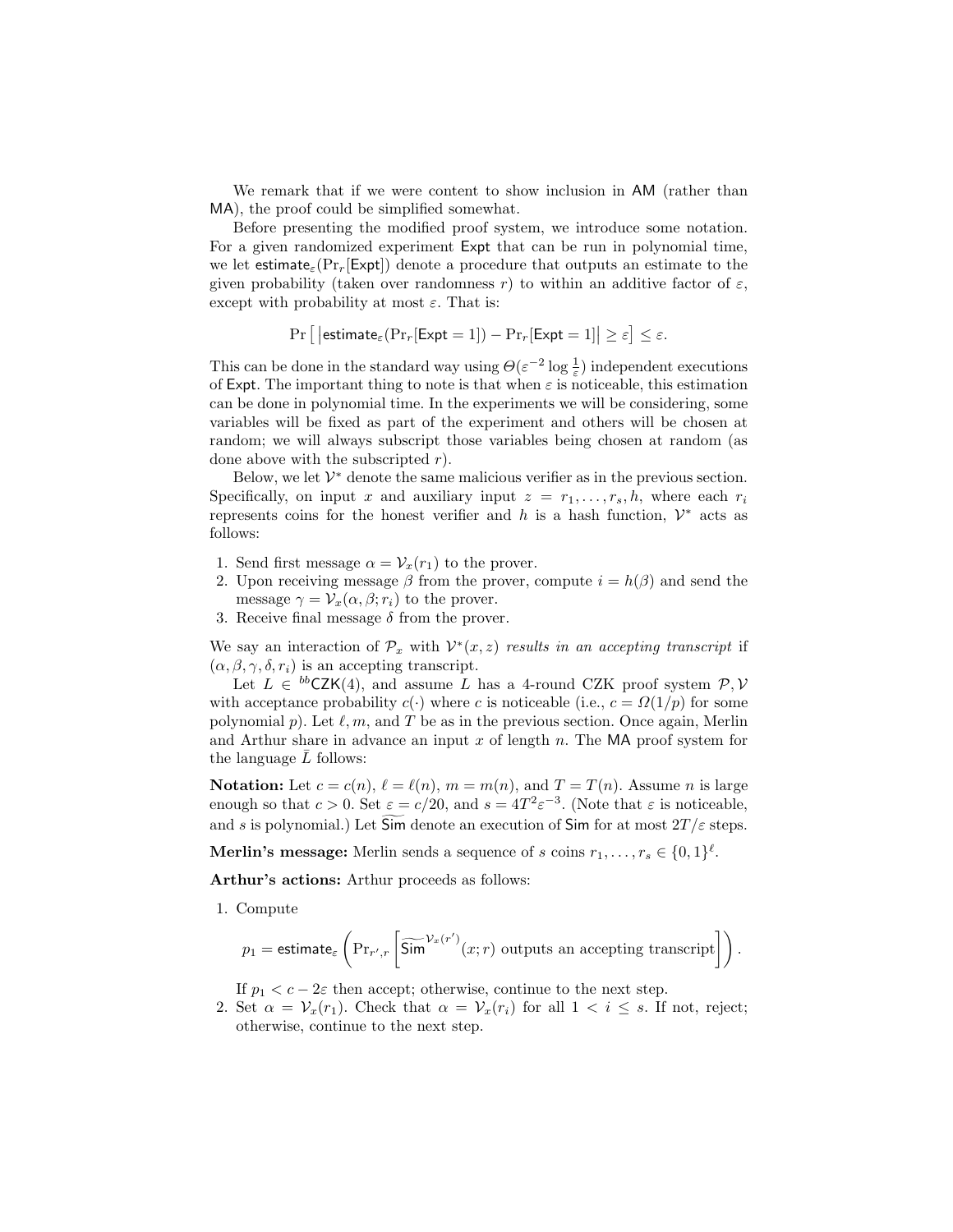- 3. Choose  $i \leftarrow \{1, \ldots, s\}$  and coins r and run  $\widetilde{\text{Sim}}^{\mathcal{V}_x(r_i)}(x; r)$ . If this does not result in an accepting transcript, reject; otherwise, continue to the next step.
- 4. Let H denote a family of  $2T/\varepsilon$ -wise independent hash functions  $h: \{0,1\}^m \to$  $\{1, \ldots, s\}$ . Compute

$$
p_2 =
$$
  
estimate <sub>$\varepsilon$</sub>   $\left( \Pr_{h \leftarrow H, r} \left[ \widetilde{\text{Sim}}^{\mathcal{V}^*(x;r,h)}(x;r) \text{ outputs an accepting transcript} \right] \right),$ 

where  $\mathbf{r} = (r_1, \ldots, r_s)$ . If  $p_2 < c - 10\varepsilon$  accept; else reject.

(It should be clear that we have not attempted to optimize any of the parameters of the above proof system.) We now prove claims analogous to those in the previous section.

**Claim 3.** For any  $x \notin \overline{L}$  sufficiently long and for any message  $r_1, \ldots, r_s$  sent by Merlin, the probability that Arthur accepts is at most  $c - 6\varepsilon$ .

*Proof.* If  $x \notin \overline{L}$  then  $x \in L$  and so the interaction of  $\mathcal{P}_x$  with  $\mathcal{V}_x$  results in an accepting transcript with probability at least c. The zero-knowledge condition implies that, for  $x$  sufficiently long,

$$
\text{Pr}_{r',r}[\widetilde{\text{Sim}}^{\mathcal{V}_x(r')}(x;r) \text{ outputs an accepting transcript}] \ge c - \varepsilon.
$$

This means that, except with probability at most  $\varepsilon$ , the value  $p_1$  computed by Arthur satisfies  $p_1 \geq c-2\varepsilon$ ; thus, Arthur accepts in the first step with probability at most  $\varepsilon.$ 

Fix some  $\mathbf{r} = (r_1, \ldots, r_s)$  sent by Merlin. We may assume  $\mathcal{V}_x(r_i) = \mathcal{V}_x(r_j)$ for all  $1 \leq i, j \leq s$  since, if not, Arthur rejects in the second step. Define

$$
\hat{p} = \Pr_{i \leftarrow \{1, \dots, s\}, r} \left[ \widetilde{\mathsf{Sim}}^{\mathcal{V}_x(r_i)}(x; r) \text{ outputs an accepting transcript} \right].
$$

There are two cases to consider:

**Case 1:** If  $\hat{p} < c - 7\varepsilon$ , then the probability that Arthur does not reject in step 3 is at most  $c - 7\varepsilon$ .

**Case 2:** On the other hand, if  $\hat{p} \geq c - 7\varepsilon$  then (again using the zero-knowledge property)

$$
\Pr_{i \leftarrow \{1,\ldots,s\},r} [\langle \mathcal{P}_x(r), \mathcal{V}_x(r_i) \rangle = 1] \geq c - 8\varepsilon.
$$

By definition of  $\mathcal{V}^*$  it holds that

$$
\Pr_{h \leftarrow H,r} [\langle \mathcal{P}_x(r), \mathcal{V}^*(x, r, h) \rangle \text{ results in an accepting transcript}] \\
= \Pr_{i \leftarrow \{1, ..., s\},r} [\langle \mathcal{P}_x(r), \mathcal{V}_x(r_i) \rangle = 1].
$$

Thus, relying on the zero-knowledge property once again,

$$
\Pr_{h \leftarrow H, r} \left[ \widetilde{\mathsf{Sim}}^{\mathcal{V}^*(x; r_1, \dots, r_s, h)}(x; r) \text{ outputs an accepting transcript} \right] \ge c - 9\varepsilon.
$$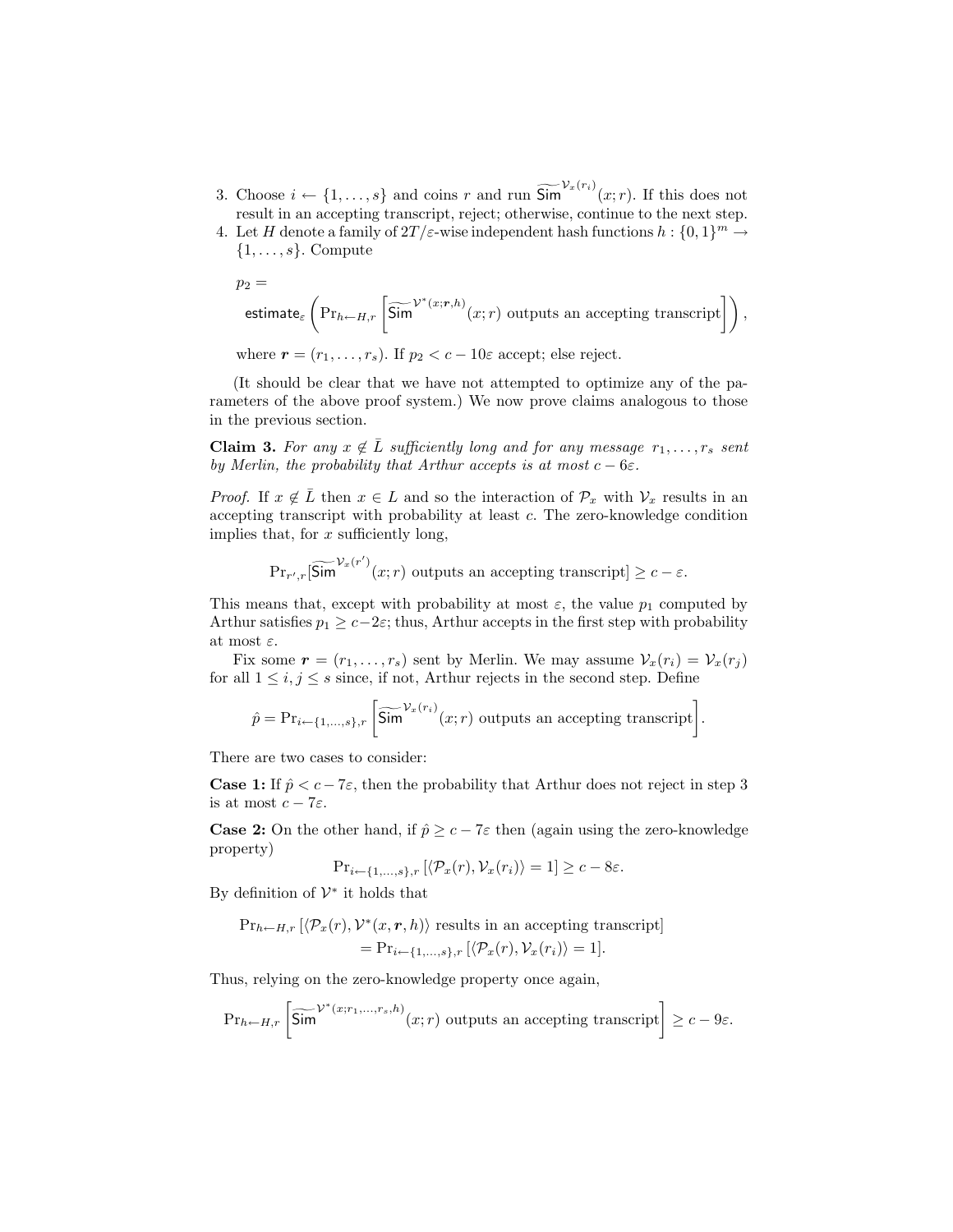So, except with probability at most  $\varepsilon$ , the value  $p_2$  computed by Arthur satisfies  $p_2 \geq c - 10\varepsilon$ ; thus, Arthur accepts in the last step with probability at most  $\varepsilon$ .

Combining the above, we see that Arthur accepts with probability at most  $\varepsilon$  + max $\{c - 7\varepsilon, \varepsilon\}$ , which is at most  $c - 6\varepsilon$ .

**Claim 4.** For any  $x \in \overline{L}$  sufficiently long, there exists a message  $r_1, \ldots, r_s$  such that Arthur will accept with probability at least  $c - 5\varepsilon$ .

*Proof.* Fix  $x \in \overline{L}$ . Define

$$
\hat{p} = \Pr_{r',r} \left[ \widetilde{\textsf{Sim}}^{\mathcal{V}_x(r')}(x;r) \text{ outputs an accepting transcript} \right].
$$

There are two cases to consider:

**Case 1:** If  $\hat{p} < c - 3\varepsilon$  then, except with probability at most  $\varepsilon$ , the value  $p_1$ computed by Arthur satisfies  $p_1 < c - 2\varepsilon$ ; thus, Arthur accepts in the first step with probability at least  $1 - \varepsilon \geq c - 5\varepsilon$ .

**Case 2:** On the other hand, say  $\hat{p} \geq c - 3\varepsilon$ . As in the proof of Claim 2, Merlin proceeds as follows: choose random  $r_1 \in \{0,1\}^{\ell}$  and compute  $\alpha = \mathcal{V}_x(r_1)$ . Let  $R_{\alpha} \stackrel{\text{def}}{=} \{r \mid \mathcal{V}_x(r) = \alpha\},\$  and choose  $r_2,\ldots,r_s$  uniformly from  $R_{\alpha}$ . Send  $r =$  $(r_1, \ldots, r_s)$  to Arthur. We show that Arthur will accept with high probability.

Arthur can reject in either step 3 or step 4. We upper-bound the probability that Arthur rejects in either of these steps individually, and then apply a union bound to upper-bound the total probability that Arthur rejects.

Each  $r_i$ , taken individually, is uniformly distributed in  $\{0,1\}^{\ell}$ . Thus, in step 3, choosing a random  $i \in \{1, \ldots, s\}$  and using coins  $r_i$  is equivalent to choosing uniformly-random coins for  $\mathcal{V}_x$ . It follows that the probability that Arthur rejects in step 3 is exactly equal to  $1 - \hat{p} \leq 1 - c + 3\varepsilon$ .

We proceed to analyze step 4. As in the proof of Claim 2, say a *collision* occurs in an execution of  $\overrightarrow{\text{Sim}}^{V^*(x;r_1,...,r_s,h)}(x;r)$  if the simulator makes two distinct queries  $(\alpha, \beta_i)$  and  $(\alpha, \beta_j)$  for which  $h(\beta_i) = h(\beta_j)$ . Let coll denote such an event. As before, we have

$$
\Pr_{r,h,r} \left[ \widetilde{\text{Sim}}^{\mathcal{V}^*(x;r,h)}(x;r) \text{ outputs an accepting transcript} \right] \leq (1)
$$
\n
$$
\Pr_{r,h,r} \left[ \text{coll} + \Pr_{r,h,r} \left[ \widetilde{\text{Sim}}^{\mathcal{V}^*(x;r,h)}(x;r) \text{ outputs an accepting transcript} \mid \overline{\text{coll}} \right],
$$

where  $\mathbf{r} = (r_1, \ldots, r_s)$  are chosen by Merlin as described above (and not uniformly and independently at random). The probability of a collision is independent of  $r_1, \ldots, r_s$ , and is upper-bounded by Pr[coll]  $\leq \frac{(2T/\varepsilon)^2}{2s} = \frac{\varepsilon}{2}$ . As in the proof of Claim 2, for sufficiently-long  $x$  it holds that

$$
\Pr_{\mathbf{r},h,r} \left[ \widetilde{\mathsf{Sim}}^{\mathcal{V}^*(x;\mathbf{r},h)}(x;r) \text{ outputs an accepting transcript } | \overline{\text{coll}} \right] \leq \varepsilon^2/2;
$$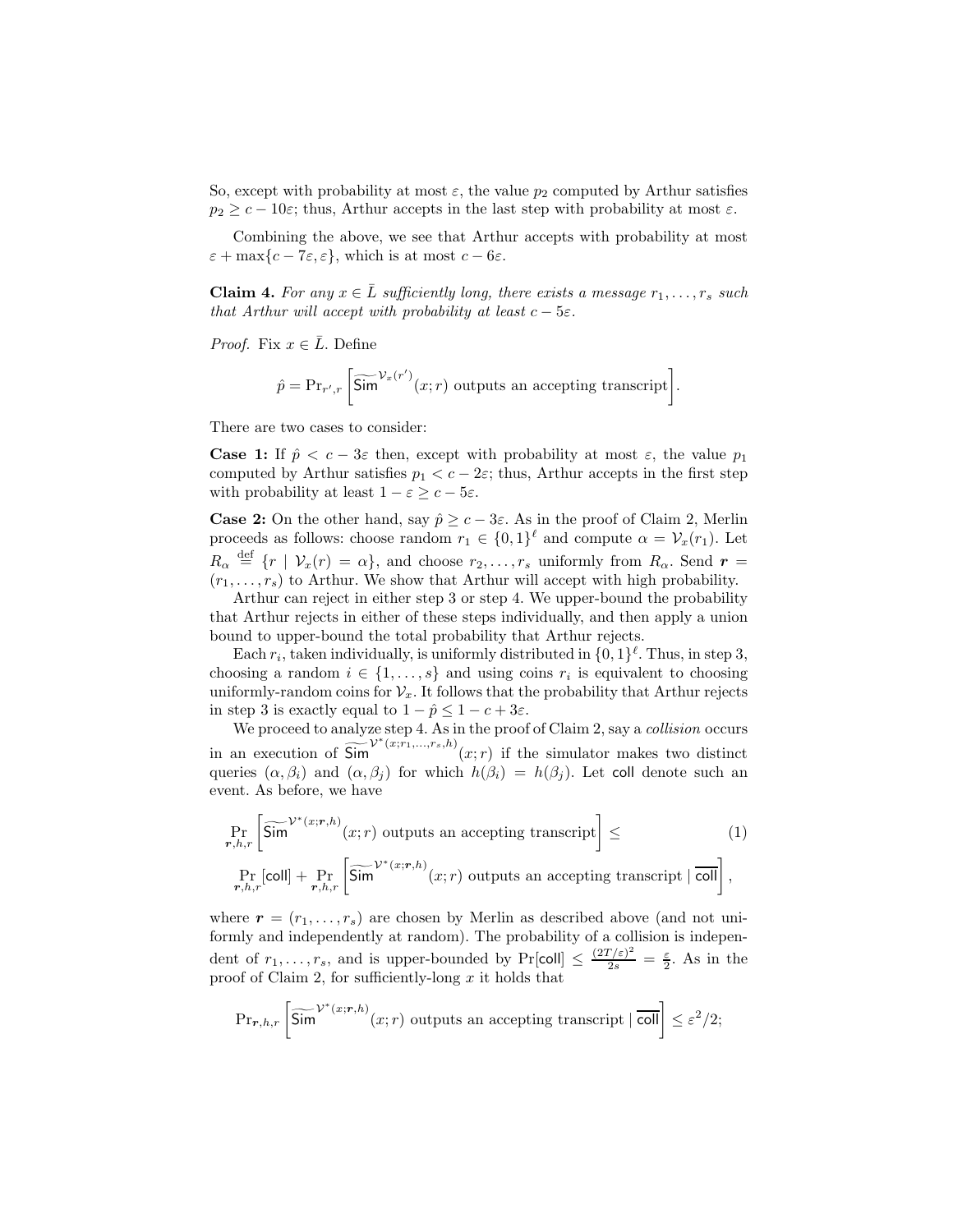this means that, except with probability at most  $\varepsilon$ , the  $r_1, \ldots, r_s$  chosen by Merlin satisfy

$$
\mathrm{Pr}_{h,r}\left[\widetilde{\mathsf{Sim}}^{\mathcal{V}^*(x;r_1,...,r_s,h)}(x;r) \text{ outputs an accepting transcript }|\overline{\mathsf{coll}}\right] \leq \varepsilon/2.
$$

Using Equation (1), we see that except with probability at most  $\varepsilon$ , the  $r_1, \ldots, r_s$ chosen by Merlin satisfy

$$
\text{Pr}_{h,r}\left[\widetilde{\text{Sim}}^{\mathcal{V}^*(x;r_1,...,r_s,h)}(x;r)\text{ outputs an accepting transcript}\right]\leq\varepsilon
$$

Assuming the above to be the case, Arthur will reject in step 4 with probability at most  $\varepsilon$ . Taken together, this means that Arthur rejects in step 4 with probability at most  $2\varepsilon$ .

Summing the probabilities of rejection in steps 3 and 4, we see that, overall, Arthur rejects with probability at most  $1 - c + 5\varepsilon$ , or accepts with probability at least  $c - 5\varepsilon$ .

# 5 Future Directions

Coupled with the obvious fact that  $^{bb}CZK(4) \subset AM$ , this work shows that  $^{bb}$ CZK(4) ⊆ AM ∩ coMA. Due to the similarity with the fact that SZK ⊆ AM ∩ coAM [18, 1], as well as the fact that the only languages known to be in <sup>4</sup>CZK (under any assumption) are also in SZK, it is natural to conjecture that  $^{bb}$ CZK(4)  $\subseteq$  SZK.

Another interesting direction would be to show any broad positive results for <sup>4</sup>CZK: say, along the lines of proving that NP ∩ coNP  $\subseteq$  <sup>4</sup>CZK.

In a slightly different direction, suggested by Hoeteck Wee: can a tighter bound be shown for languages  $L$  having 4-round zero-knowledge proofs of knowl*edge* (beyond the fact that  $L \in \mathsf{NP}$ )?

Finally, is it possible to apply the techniques from [26] to show that there are no black-box constructions of constant-round (black-box) zero-knowledge proofs for NP?

## Acknowledgments

I would like to thank Hoeteck Wee for many illuminating discussions regarding the round complexity of zero knowledge in general, and for helpful remarks on a previous draft of this paper. Thanks also to Dov Gordon and Arkady Yerukhimovich for reading and commenting on a preliminary version of this manuscript. The suggestions of an anonymous member of the ECCC scientific board and the TCC referees also helped to clarify the presentation.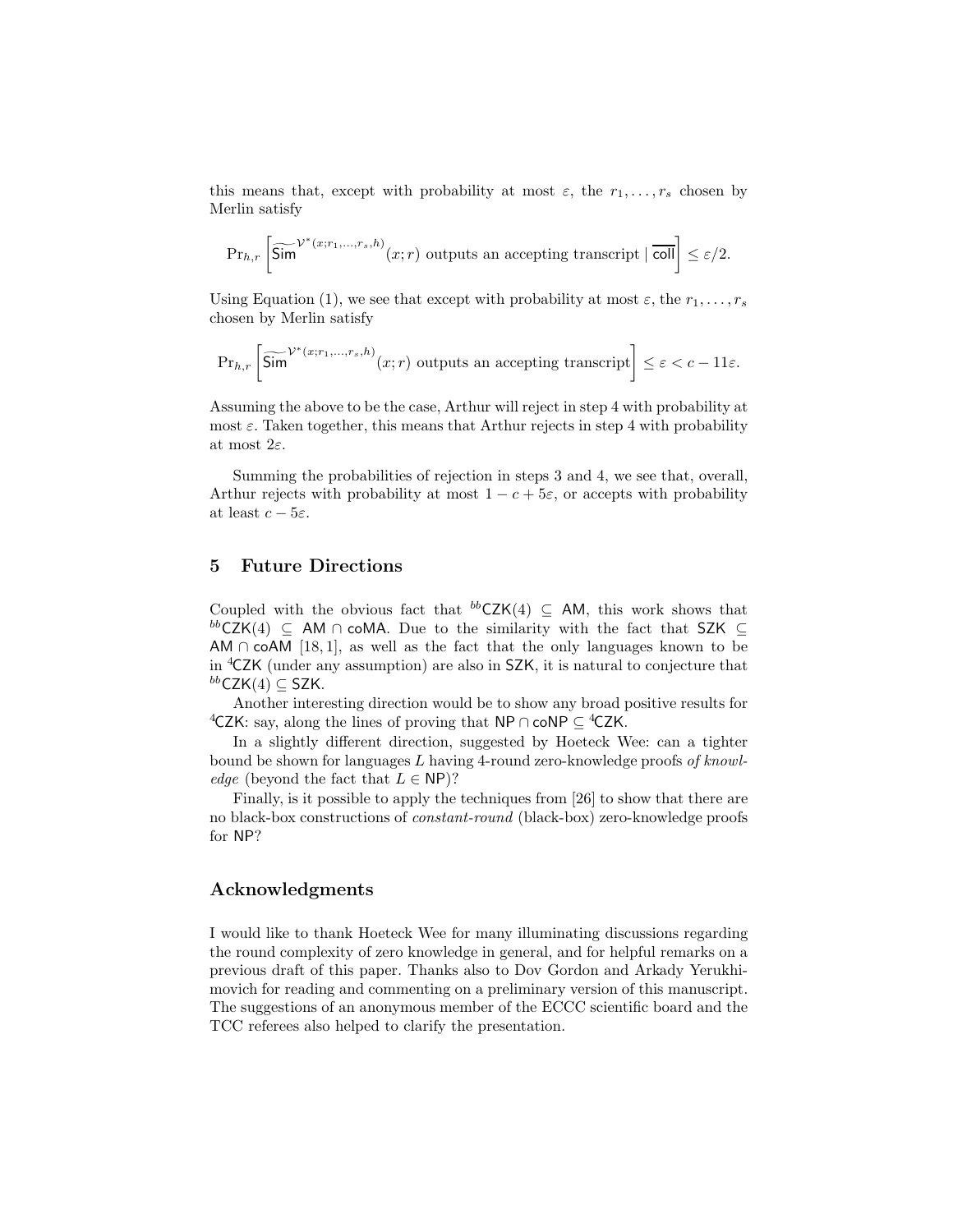## References

- 1. W. Aiello and J. Håstad. Statistical zero-knowledge languages can be recognized in two rounds. J. Computer and System Sciences, 42(3):327–345, 1991.
- 2. L. Babai and S. Moran. Arthur-Merlin games: A randomized proof system and a hierarchy of complexity classes. J. Computer and System Sciences,  $36(2):254-276$ , 1988.
- 3. B. Barak. How to go beyond the black-box simulation barrier. In Proc. 42nd Annual Symposium on Foundations of Computer Science (FOCS), pages 106–115. IEEE, 2001.
- 4. B. Barak and Y. Lindell. Strict polynomial-time in simulation and extraction. SIAM J. Computing, 33(4):738–818, 2004.
- 5. B. Barak, Y. Lindell, and S. Vadhan. Lower bounds for non-black-box zero knowledge. J. Computer and System Sciences, 72(2):321–391, 2006.
- 6. M. Bellare, M. Jakobsson, and M. Yung. Round-optimal zero-knowledge arguments based on any one-way function. In Advances in Cryptology — Eurocrypt '97, volume 1233 of Lecture Notes in Computer Science, pages 280–305. Springer, 1997.
- 7. M. Bellare, S. Micali, and R. Ostrovsky. Perfect zero knowledge in constant rounds. In Proc. 22nd Annual ACM Symposium on Theory of Computing (STOC), pages 482–493. ACM, 1990.
- 8. M. Bellare, S. Micali, and R. Ostrovsky. The (true) complexity of statistical zero knowledge. In Proc. 22nd Annual ACM Symposium on Theory of Computing  $(STOC)$ , pages 494–502. ACM, 1990.
- 9. M. Bellare and A. Palacio. The knowledge-of-exponent assumptions and 3-round zero-knowledge protocols. In Advances in Cryptology — Crypto  $2004$ , volume 3152 of Lecture Notes in Computer Science, pages 273–289. Springer, 2004.
- 10. M. Ben-Or, O. Goldreich, S. Goldwasser, J. Håstad, J. Kilian, S. Micali, and P. Rogaway. Everyting provable is provable in zero knowledge. In Advances in Cryptol $ogy - Crypto$  '88, volume 403 of Lecture Notes in Computer Science, pages 37–56. Springer, 1990.
- 11. R. Boppana, J. Håstad, and S. Zachos. Does coNP have short interactive proofs? Information Proc. Letters, 25(2):127–132, 1987.
- 12. J. Boyar, S. Kurtz, and M. Krentel. Discrete logarithm implementation of perfect zero-knowledge blobs. J. Cryptology, 2(2):63–76, 1990.
- 13. G. Brassard, D. Chaum, and C. Crépeau. Minimum disclosure proofs of knowledge. J. Computer and Systems Sciences, 37(2):156–189, 1988.
- 14. R. Cramer, I. Damgård, and P. MacKenzie. Efficient zero-knowledge proofs of knowledge without intractability assumptions. In Public-Key Cryptography (PKC) 2000, volume 1751 of Lecture Notes in Computer Science, pages 354–372. Springer, 2000.
- 15. G. Di Crescenzo and G. Persiano. Round-optimal perfect zero-knowledge proofs. Information Proc. Letters, 50(2):93–99, 1994.
- 16. I. Damgård, M. Pedersen, and B. Pfitzmann. On the existence of statisticallyhiding bit commitment schemes and fail-stop signatures. J. Cryptology, 10(3):163– 194, 1997.
- 17. U. Feige and A. Shamir. Zero knowledge proofs of knowledge in two rounds. In Advances in Cryptology — Crypto '89, volume 435 of Lecture Notes in Computer Science, pages 526–544. Springer, 1990.
- 18. L. Fortnow. The complexity of perfect zero knowledge. In S. Micali, editor, Advances in Computing Research, volume 5, pages 327–343. JAC Press, Inc., 1989.